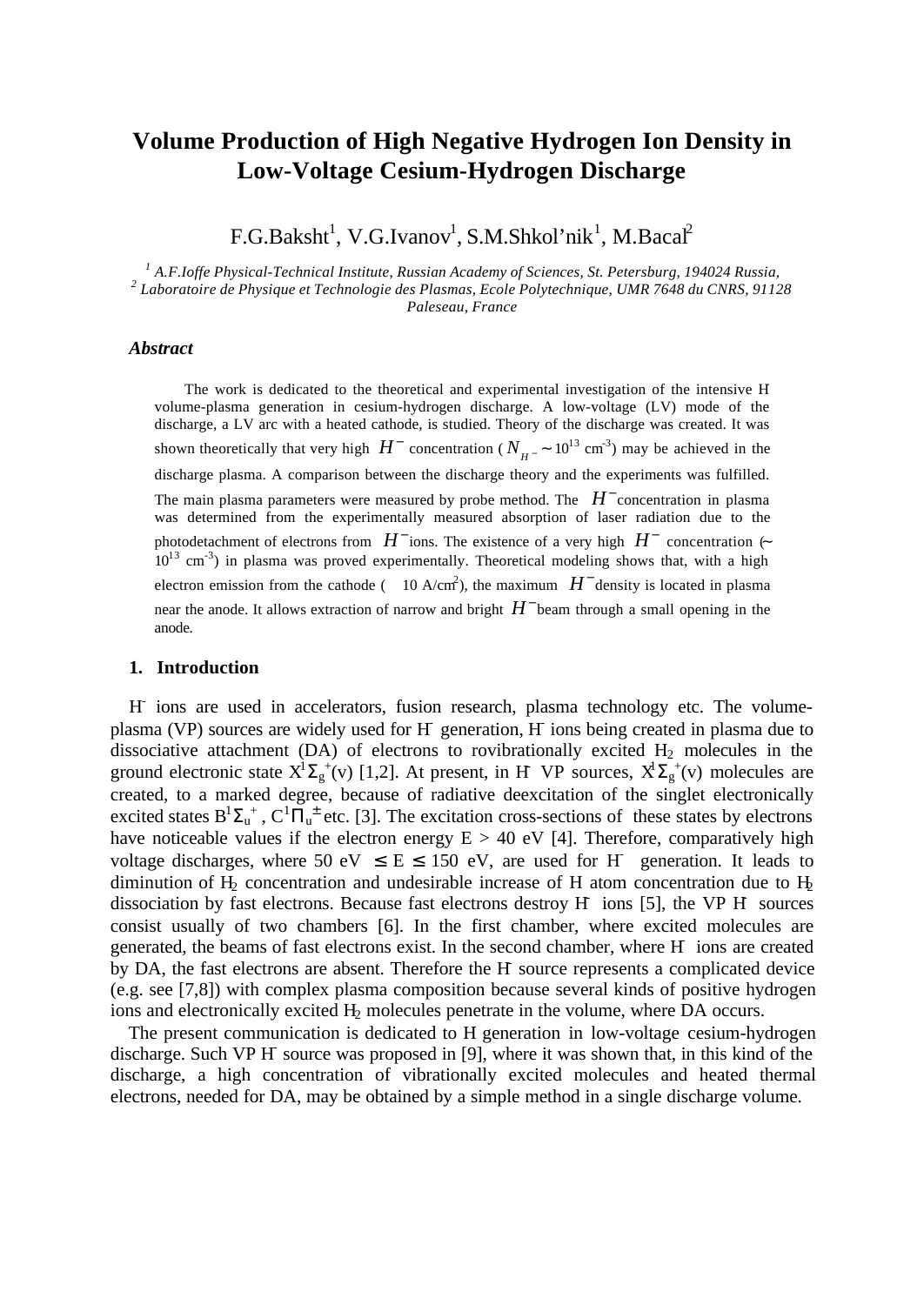#### **2. The main peculiarities of LV cesium-hydrogen discharge.**

 In the beginning, a theory of LV cesium-hydrogen discharge was created [9-13]. A typical potential distribution in the discharge consists of a potential well for thermal electrons. The well is separated from the electrodes by very narrow near-electrode Langmuir layers, which dimensions  $L_0 \sim 10^{-3}$  L [14], where L is an interelectrode gap. A cathode voltage drop  $\varphi_1$  is limited by the condition  $\varphi_1 < E_d/e$ , where  $E_d \cong 8.8$  eV is a threshold of  $H_2$  direct dissociation by electron impact from the ground electronic and vibrational state  $X^{\dagger} \Sigma_{g}^{+}(v=0)$ . At such  $\varphi_1$ values, the processes of H2 direct dissociation are almost eliminated in plasma as well as the processes of  $H<sub>2</sub>$  or H stepped ionization via electronically excited states. It leads to a comparatively small contamination of the discharge by atomic hydrogen and therefore improves significantly the vibrational distribution function (VDF) of  $H<sub>2</sub>$  molecules, because the rates of v-t relaxation between  $H_2$  and H [15] exceed the corresponding rates for pure  $H_2$ [16] up to three orders of magnitude. It also prevents a formation of atomic or molecular hydrogen ions. Therefore the discharge plasma contains only  $Cs<sup>+</sup>$  ions, electrons and H ions, the thermal electron concentration ne being very large (ne ∼ (10<sup>13</sup> - 10<sup>14</sup>) cm<sup>-3</sup>). ne exceeds a concentration  $n_e^{(1)}$  of cathode beam electrons up to two or three orders of magnitude. Therefore electron-vibration kinetics depends only on thermal plasma electrons.

 Two modes of the discharge were considered theoretically: a discharge in a dense plasma [9-11] and discharge in a rare plasma [12-13]. In the dense plasma, free paths of charged and neutral particles are significantly less than the gap L and the energy relaxation length  $L_{\epsilon}$  =  $(D_0\tau_{\epsilon})^{1/2}$  of cathode electrons is also smaller than L. Here  $D_0$  and  $\tau_{\epsilon}$  are a diffusion coefficient and a time of fast (beam) electron energy relaxation due to pair Coulomb collisions. In the discharge considered, where  $n_e/N_{H2} \ge 10^{-3}$  and  $\varphi_1 < E_d/e$ , this relaxation occurs due to collisions between fast and thermal electrons [14,17]. In this kind of the discharge the electron energy distribution function (EEDF) is very close to Maxwellian one, and the plasma is described by the set of hydrodynamic equations (continuity equations, equations of motion and energy equations for electrons and heavy particles) and corresponding boundary conditions [11,14]. The mechanism of thermal electron heating is Coulomb pair collisions between fast and thermal electrons in near-electrode plasma region. In rare plasma, free paths of the thermal particles in the majority of cases are larger than the gap L. Also,  $L_{\epsilon} > L$ , i.e. the length of fast electron maxwellization is greater than the gap. In this case, the EEDF is non Maxwellian, and thermal electrons cannot be heating by pair Coulomb collisions between them and beam electrons. In this case, the main mechanism of thermal electron heating is a collisional damping of Langmuir waves excited in plasma by means of plasma-beam instability. Because of this mechanism, a significant part of initial beam energy is transferred to thermal electrons [14,18].

In this report, a comparatively high H<sub>2</sub> pressures ( $P_{H2} \ge 1$  Torr) are considered, and the plasma is dense enough. Because of high  $n_{\rm e}$  and  $P_{\rm H2}$  values, VDF of  $H_2$  molecules is mainly created due to the volume-plasma processes, the vibrational deexcitation on the electrode surface being almost inessential. Therefore the VDF does not depend on unknown probabilities of the vibrational deactivation of molecules on cesium-coated surfaces. It allows to compare experimental and theoretical data without fitting parameters.

 Experimental investigation of LV cesium-hydrogen discharge was performed in [14,19-24]. In the initial experimental works (e.g. see [14,19-21]) the probe method of plasma diagnostics was developed and local parameters  $(n_e, T_e, \varphi)$  were measured. It was shown experimentally that all the plasma parameters, which are needed for intensive H- generation, were really obtained in the discharge plasma. In particular, just in the first experimental works (e.g. see  $[14,19-21]$ , it was shown that high electron concentration  $n_e$  and optimum electron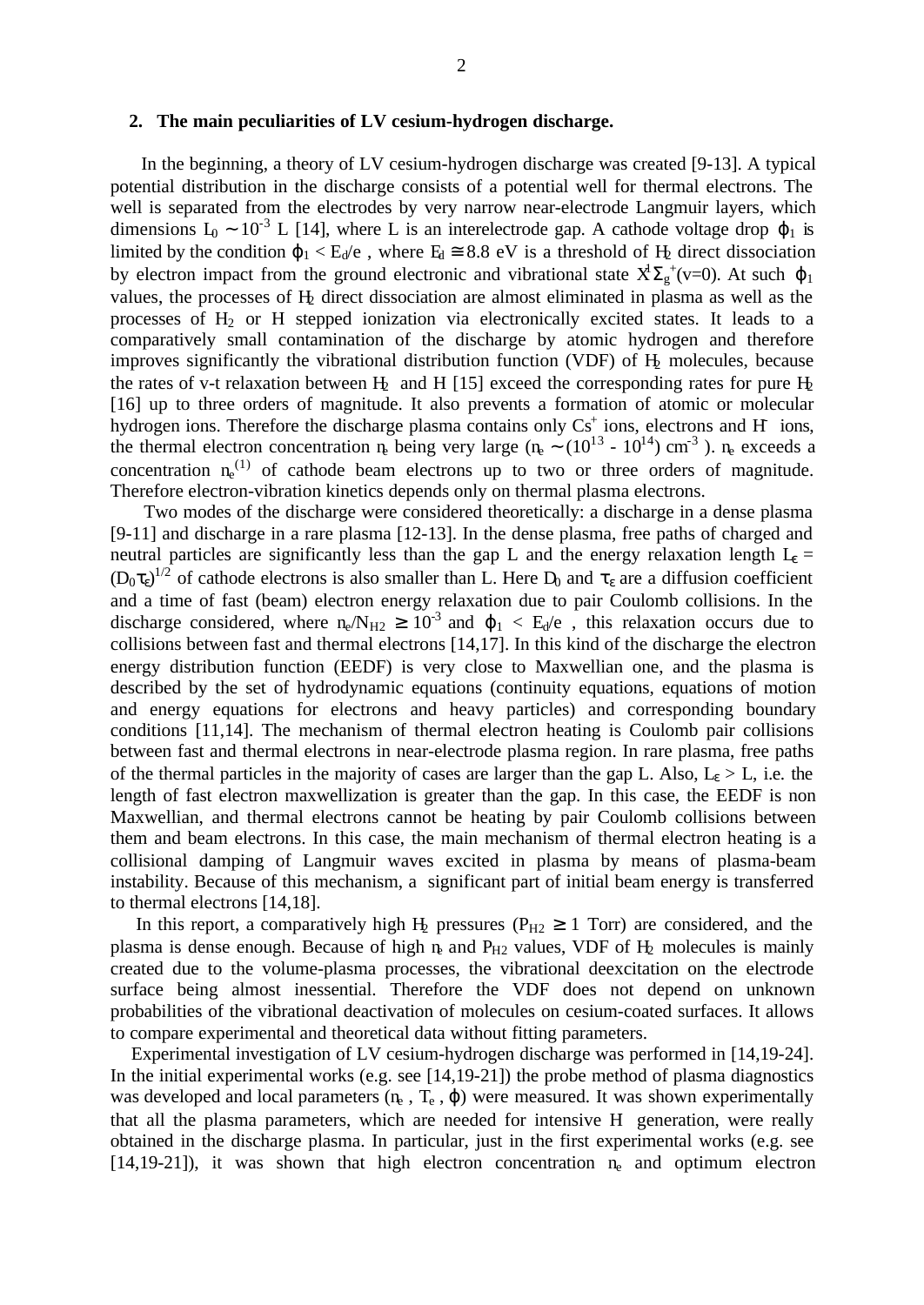temperature  $T_e$  for H- generation by means of DA were really achieved in the discharge plasma.

# **3. H - volume-plasma concentration in LV cesium-hydrogen discharge.**

 In the recent works [22-24] the H concentration,  $N_H$ , in plasma was measured experimentally. The diode with parallel-sided electrodes and interelectrode distance 3 mm was used in the experiment. The face ends of the cylinders 12 mm in diameter were used as the electrodes. A platinum foil, which was welded to the face end of the cathode cylinder, was used as an emitter in cesium vapor. A cylindrical probe was inserted into the gap through a hole in the center of the anode. The probe axis was parallel to electrode surfaces. The probe diameter and length were 0.1 mm and 2mm respectively. The probe was placed in the center of the gap. N<sub>H</sub> was determined from the experimentally measured absorption of laser radiation due to the photodetachment of electrons from H ions. A semiconductor laser of a continuos operation and a power  $P \approx 0.1$  W was used. A spectral width of the radiation was approximately  $\Delta \lambda \approx 2$  nm, and the maximum of the intensity was at  $\lambda_0$  =816 nm (hv<sub>0</sub> = 1.52) eV). Concentration of the excited Cs atoms were measured experimentally and calculated by theoretical methods. It was shown that real absorption of laser radiation, which was observed in the experiment, is larger than photoabsorption by excited Cs atoms by two or three orders of magnitude. The laser wavelength corresponds to the flat maximum of H- photoionization cross-section  $\sigma_0 \approx 4.10^{-17}$  cm<sup>2</sup>). As a result, the values of electron concentration n<sub>e</sub>, temperature  $T_e$  and potential  $\varphi$  were determined by probe method in the center of the gap, and H - concentration was measured by the absorption of laser radiation in the near-cathode plasma. Simultaneously the distributions of all plasma parameters in the gap, including the  $H_2$ VDF and densities of excited Cs atoms, were determined by the selfconsisted discharge theory. The following processes were taken into account in calculations of VDF: e-v exchange, which was calculated according to the method of [25] (the cross section  $\delta_{01}$  of excitation 0f the  $v = 0$   $v = 1$  transition by electron impact was borrowed from [26]); v-v and v-t exchange between  $H_2$  molecules [27] (the corresponding rate constants were borrowed from  $[16, 28]$ ; v-t exchange between  $H_2$  molecules and H atoms, which was taken into account according [15, 29] and the processes of DA, which were considered according to [2, 25]. The several other processes were also taken into account as it was done in [30]. The experimental electron temperature in the center of the gap was taken as an initial value for theoretical calculations. Because, in experimental conditions, a Cs concentration  $N_{Cs}$  in the gap is significantly less than concentration  $N_{Cs}$  (T<sub>Cs</sub>) just above the surface of liquid cesium, the theoretical parameter  $N_{Cs}^{(0)}$ , which is equal to total Cs concentration averaged over the discharge gap, was found from the additional condition, namely by equating the theoretical and experimental Cs<sup>+</sup> concentration in the gap center. The maximum deviation of experimental  $N_{H^-}$  values from corresponding points of the theoretical  $N_{H^-}(x)$  curves, which was obtained in the present experiments, was less or equal to 40 % .  $H^-$  concentrations up to  $N_{H^-} \cong (0.5-0.6) \cdot 10^{13}$  cm<sup>-3</sup> were obtained experimentally near cathode at cathode electron current density  $j_s \equiv (3-4)$  A/cm<sup>2</sup> and hydrogen pressure  $P_{H2} \equiv (1 - 2)$  Torr. According to the last theoretical calculations, the  $H^-$  concentration up to  $N_{H^-} \sim 10^{13}$  cm<sup>-3</sup> may be obtained in plasma near anode. These results were obtained for comparatively high cathode emission current density  $j_s = 10$  A/cm<sup>2</sup>. Such  $j_s$  value cannot be obtained in stable mode of operation from the platinum cathode at optimum Cs pressure  $P_{Cs} \approx 10^{-2}$  Torr, which was used in the present experiments, but may be easily obtained from  $LaB<sub>6</sub>$  flat cathode.